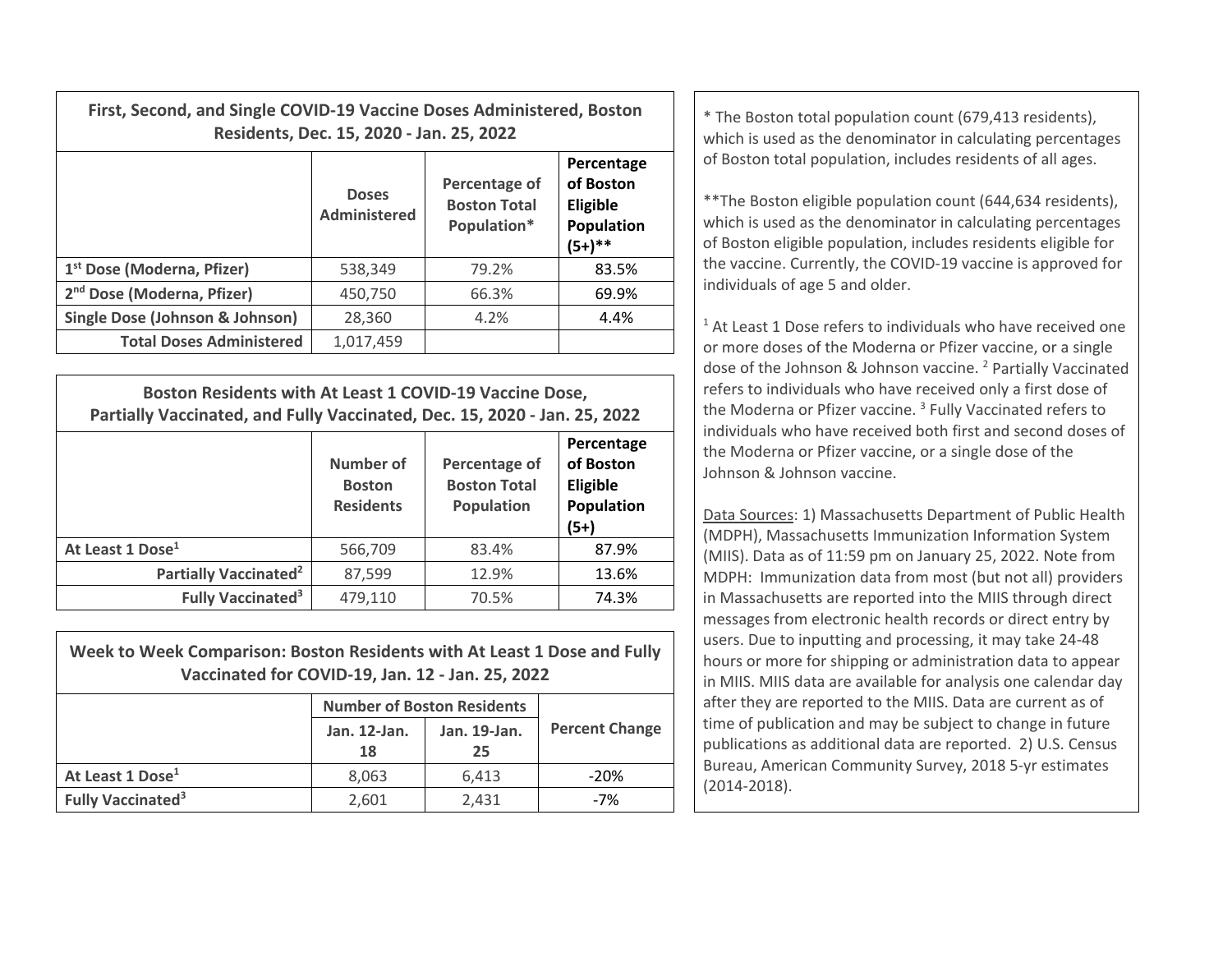

\* Total number of individuals receiving their initial dose in the 10‐week period.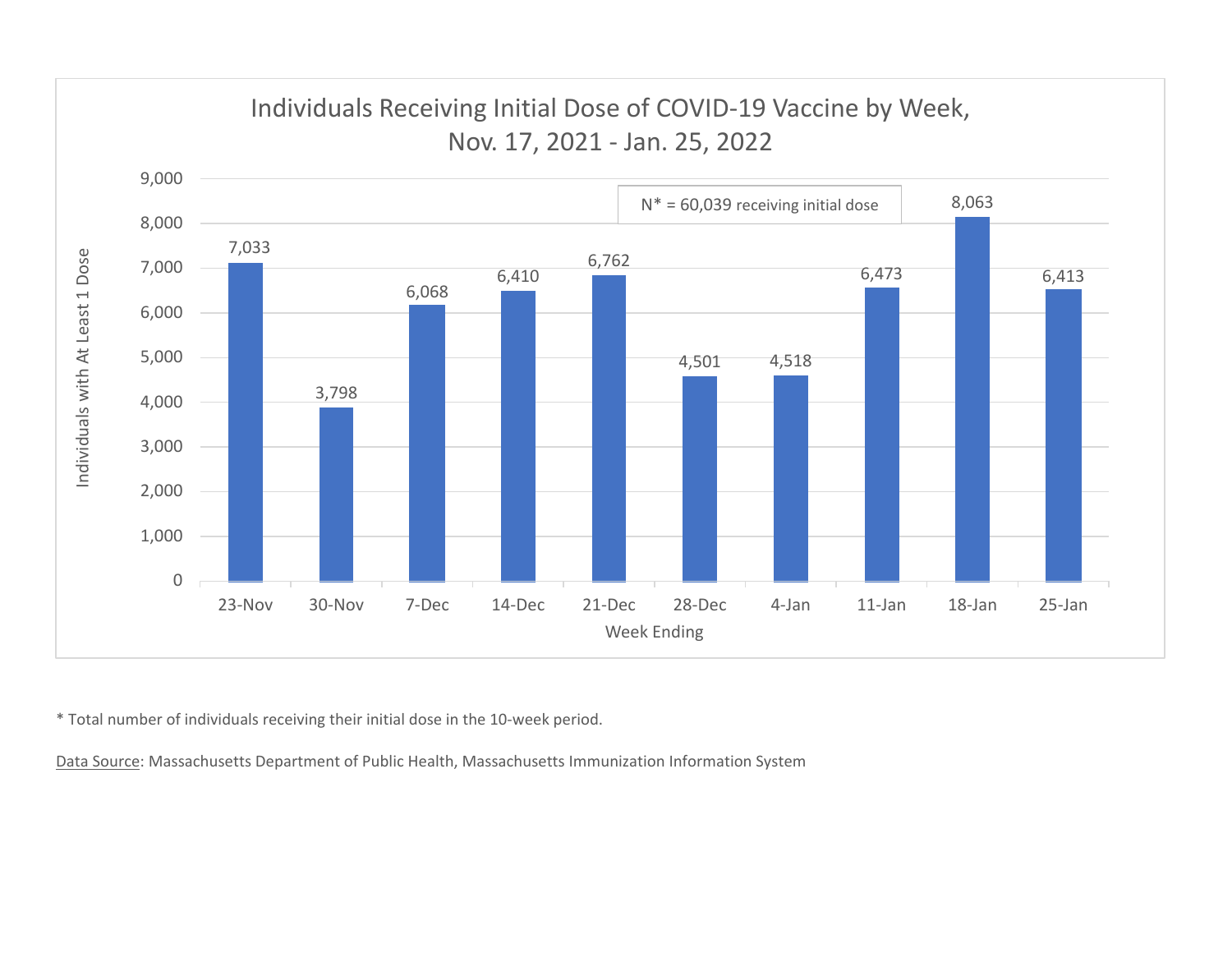

\* Total number of individuals receiving their final dose in the 10‐week period.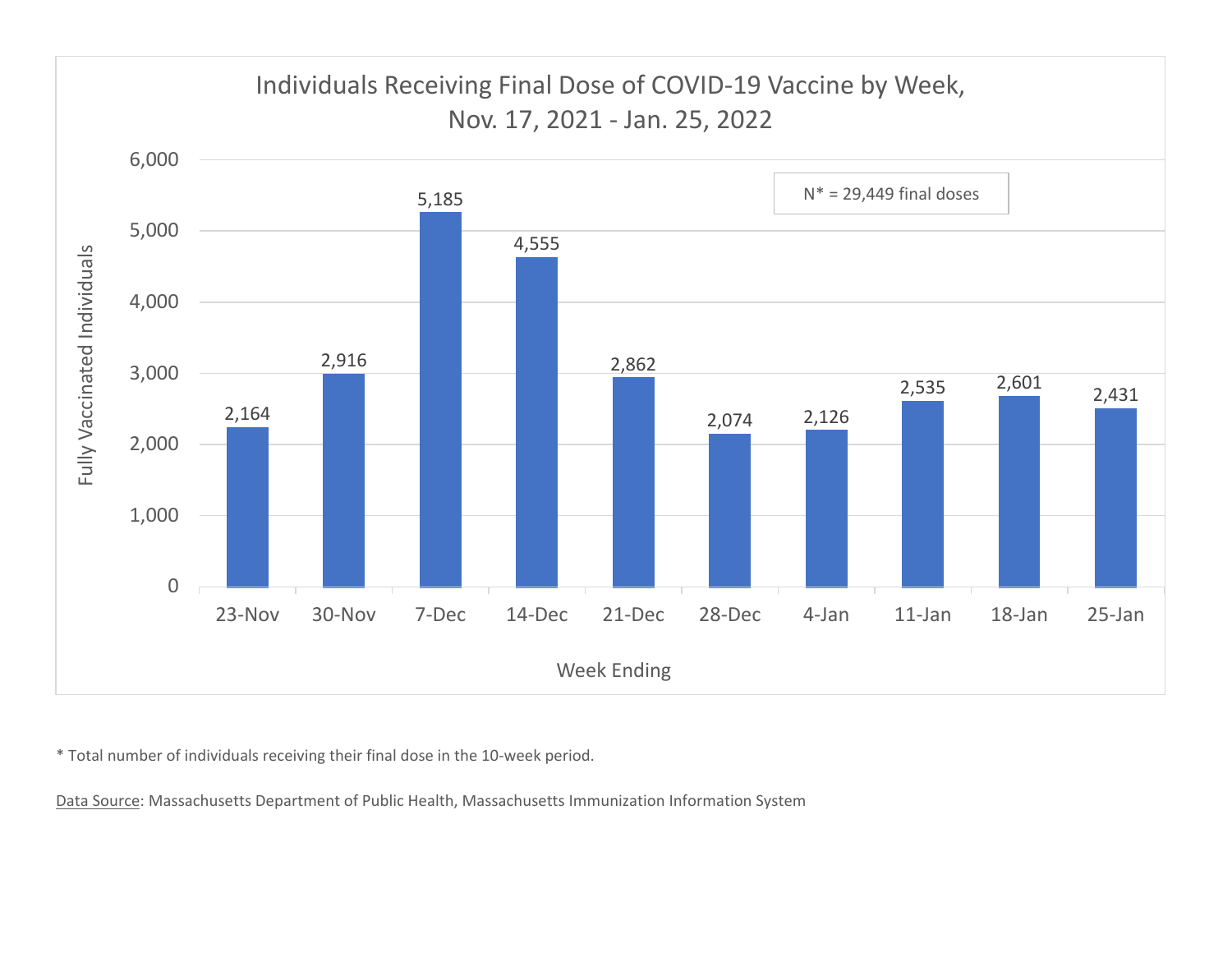

\* Varies from Total N of Individuals with At Least 1 Dose (566,709) due to missing age data for 10 individuals.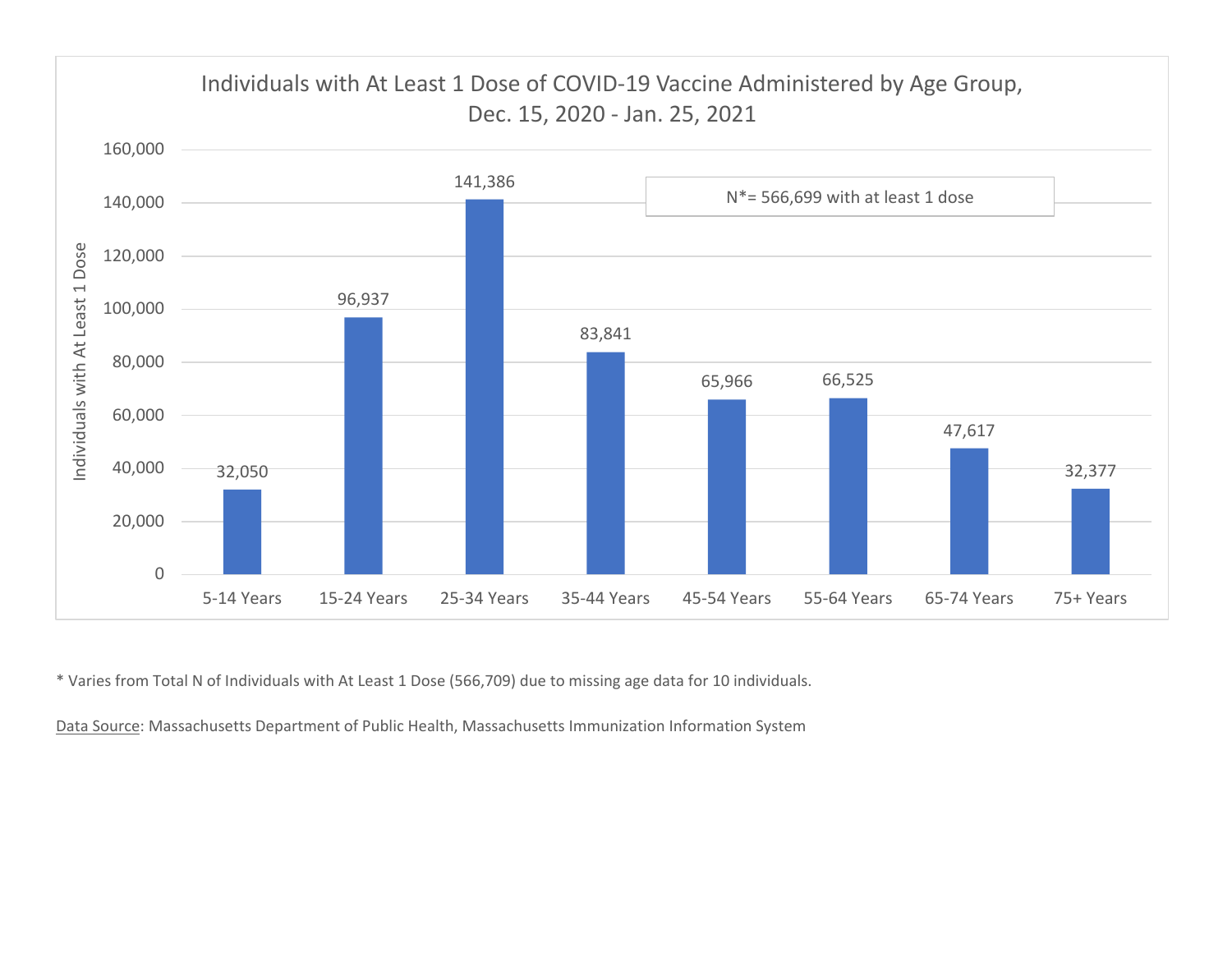

\* Varies from Total N of Individuals with At Least 1 Dose (566,709) due to missing age data for 8 individuals.

In accordance with CDC practices, BPHC has capped the percent of population coverage metrics at 99.9%. These metrics could be greater than 99.9% for multiple reasons, including census denominator data not including all individuals that currently reside in the county (e.g., part time residents) or potential data reporting errors. Estimates may change as new data are made available.

Percentage of overall Boston population with at least 1 dose <sup>=</sup> 83.4%.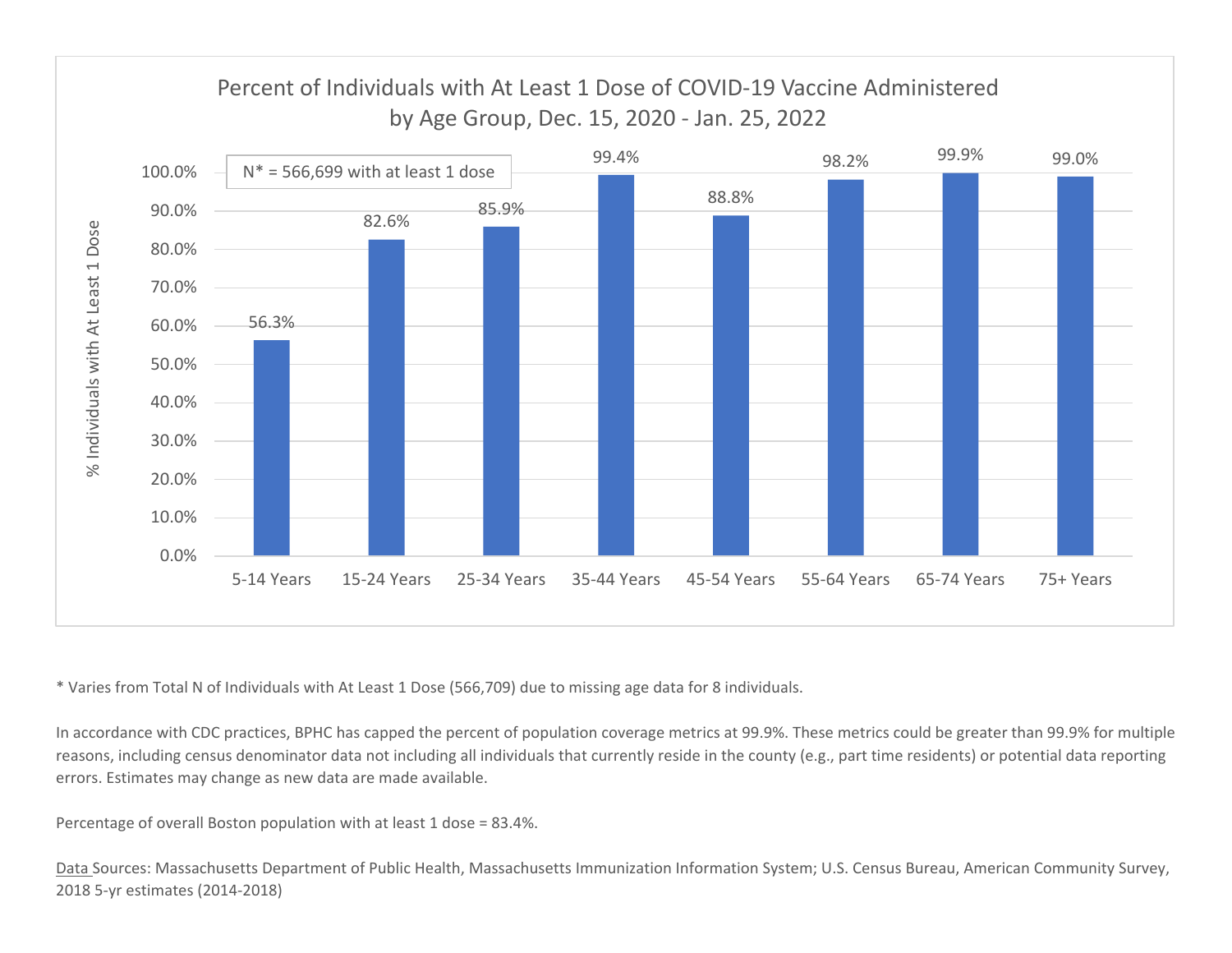

\* Varies from Total N of Fully Vaccinated Individuals (479,110) due to missing age data for 4 individuals.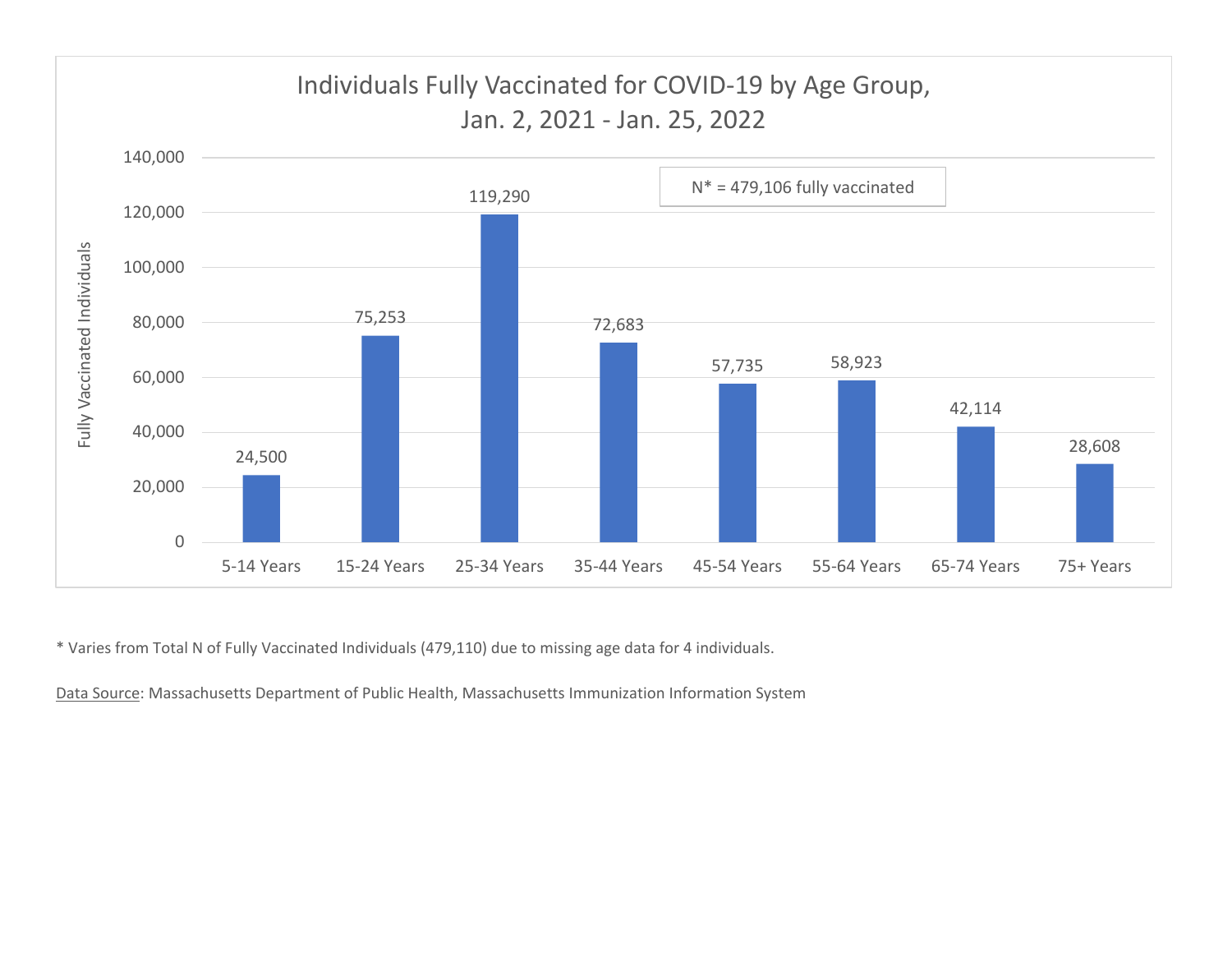

\* Varies from Total N of Fully Vaccinated Individuals (479,110) due to missing age data for 4 individuals.

Percentage of overall Boston population fully vaccinated <sup>=</sup> 70.5%.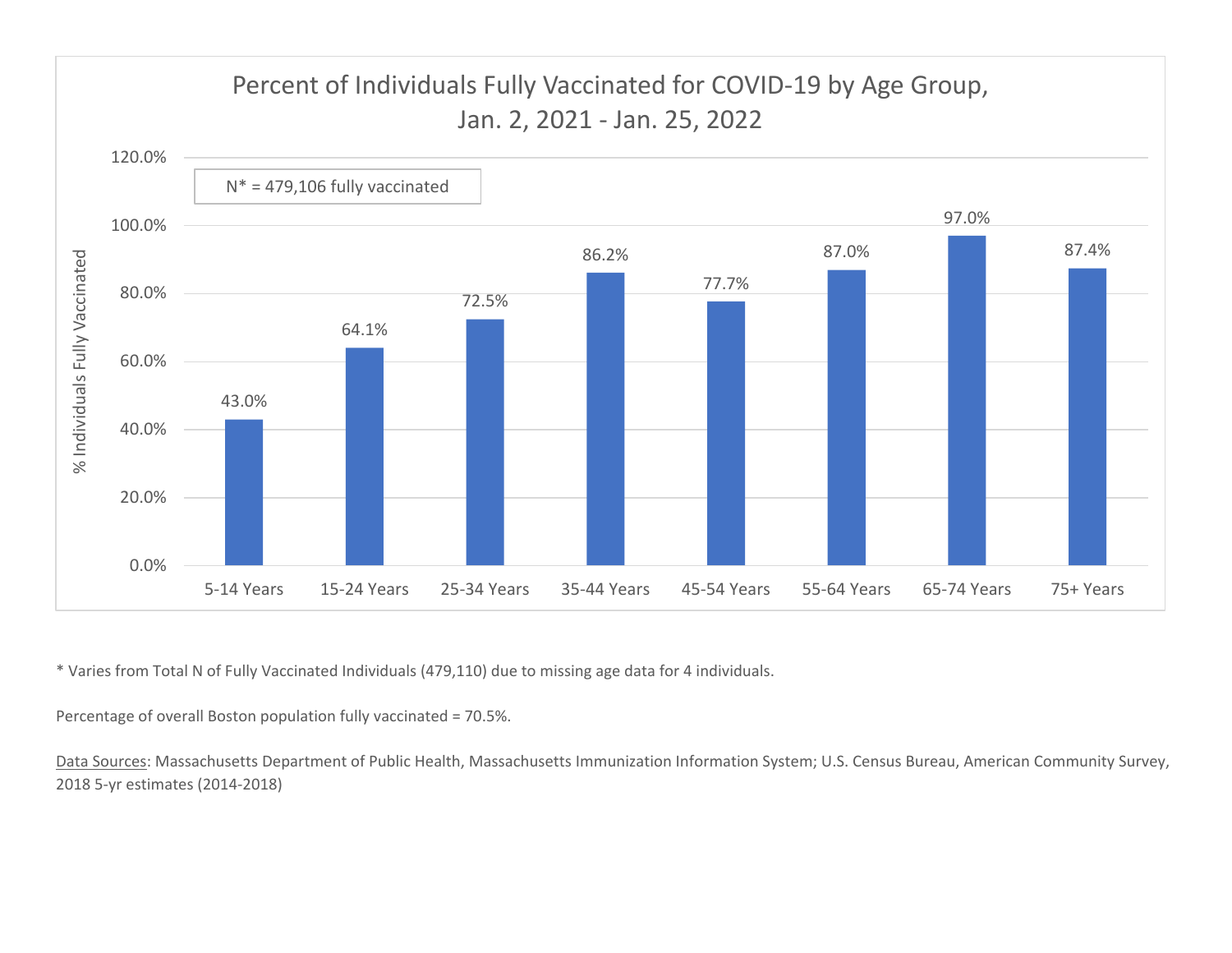

Asian/PI <sup>=</sup> Asian, Native Hawaiian, and Pacific Islander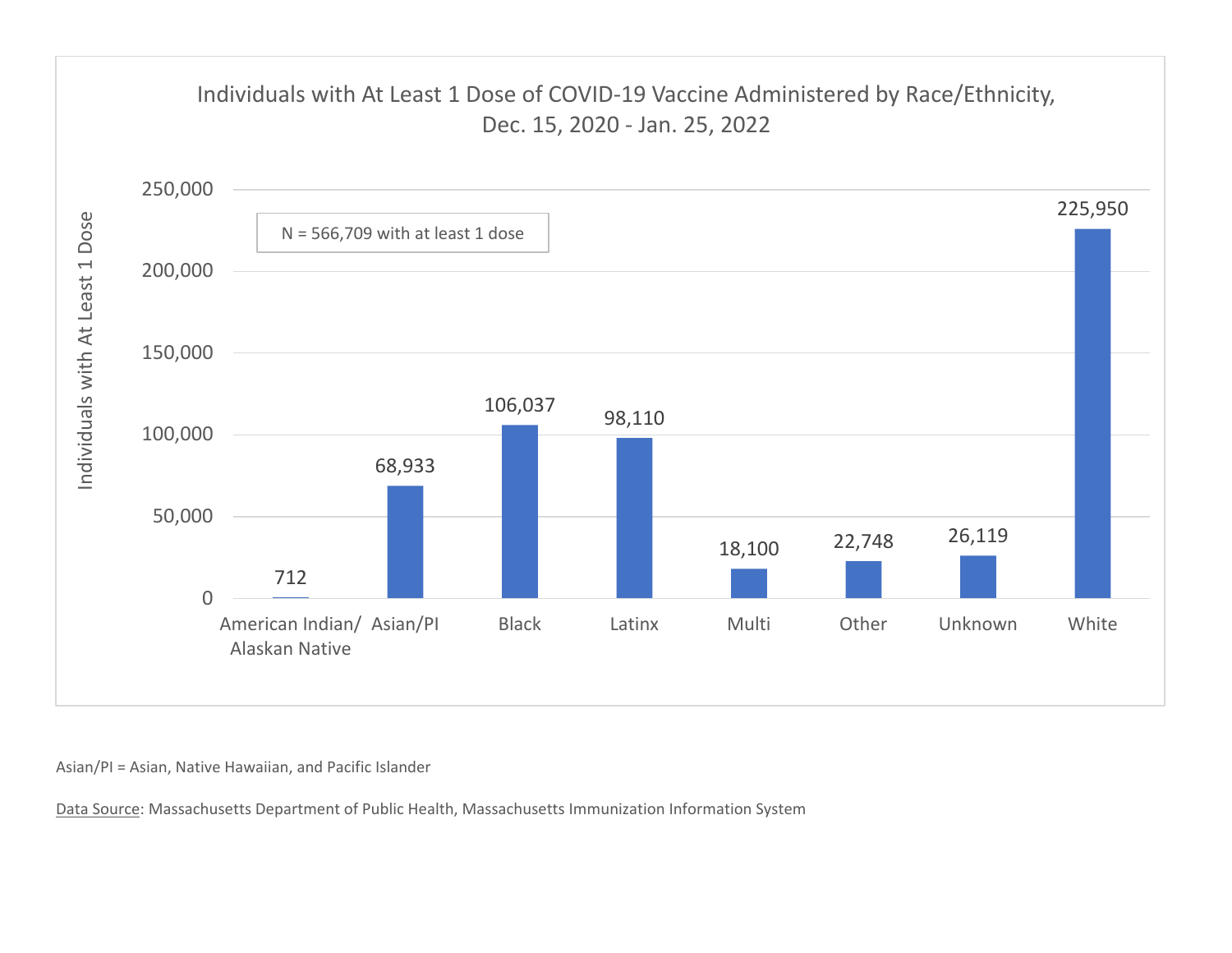

Asian/PI <sup>=</sup> Asian, Native Hawaiian, and Pacific Islander

\* Varies from Total N of Individuals with At Least 1 Dose (566,709) because data for residents who identify as Multiracial, Other, or Unknown are not included in this chart due to lack of comparable population data.

Percentage of overall Boston population with at least 1 dose <sup>=</sup> 83.4%.

In accordance with CDC practices, BPHC has capped the percent of population coverage metrics at 99.9%. These metrics could be greater than 99.9% for multiple reasons, including census denominator data not including all individuals that currently reside in the county (e.g., part time residents) or potential data reporting errors. Estimates may change as new data are made available.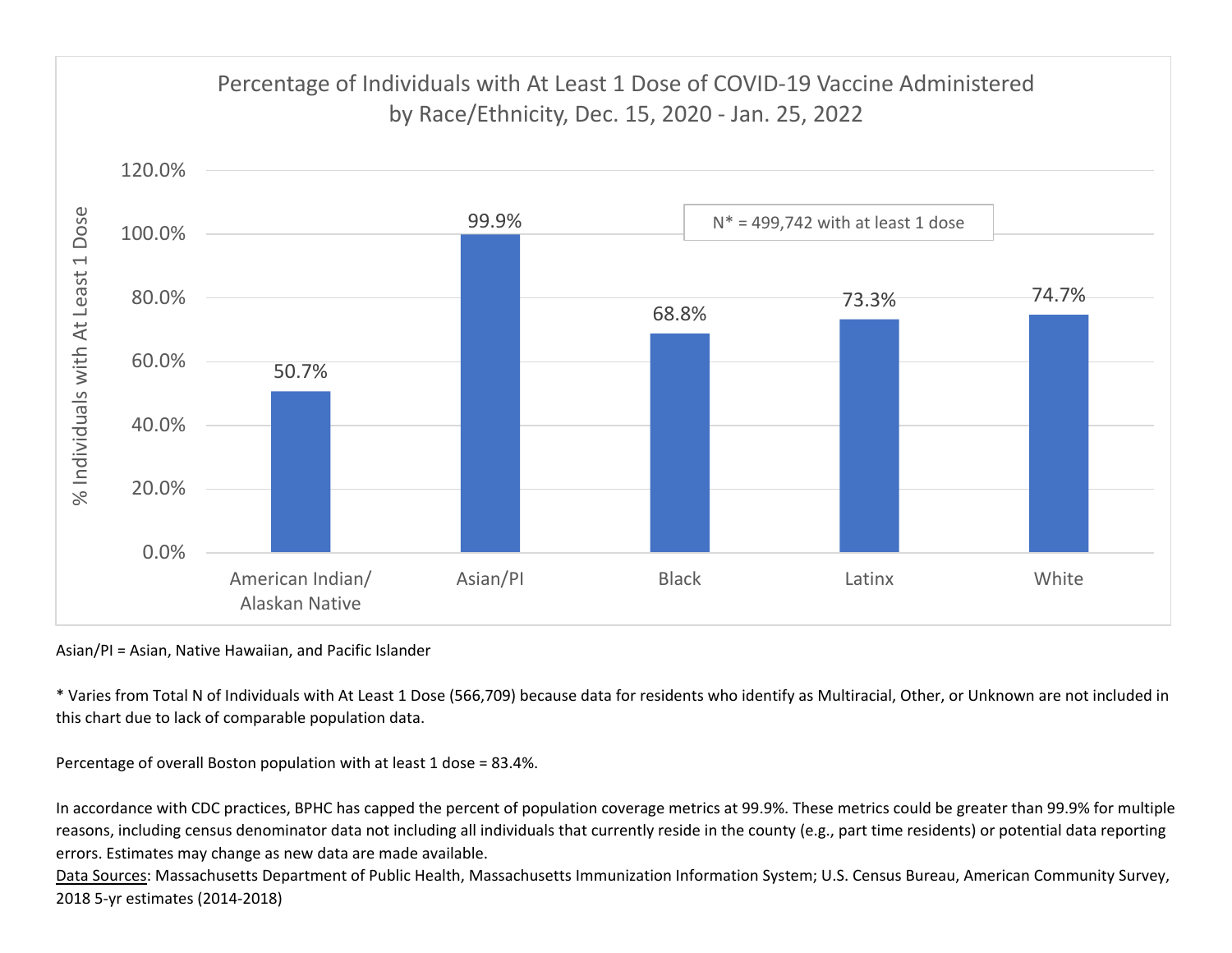

Asian/PI <sup>=</sup> Asian, Native Hawaiian, and Pacific Islander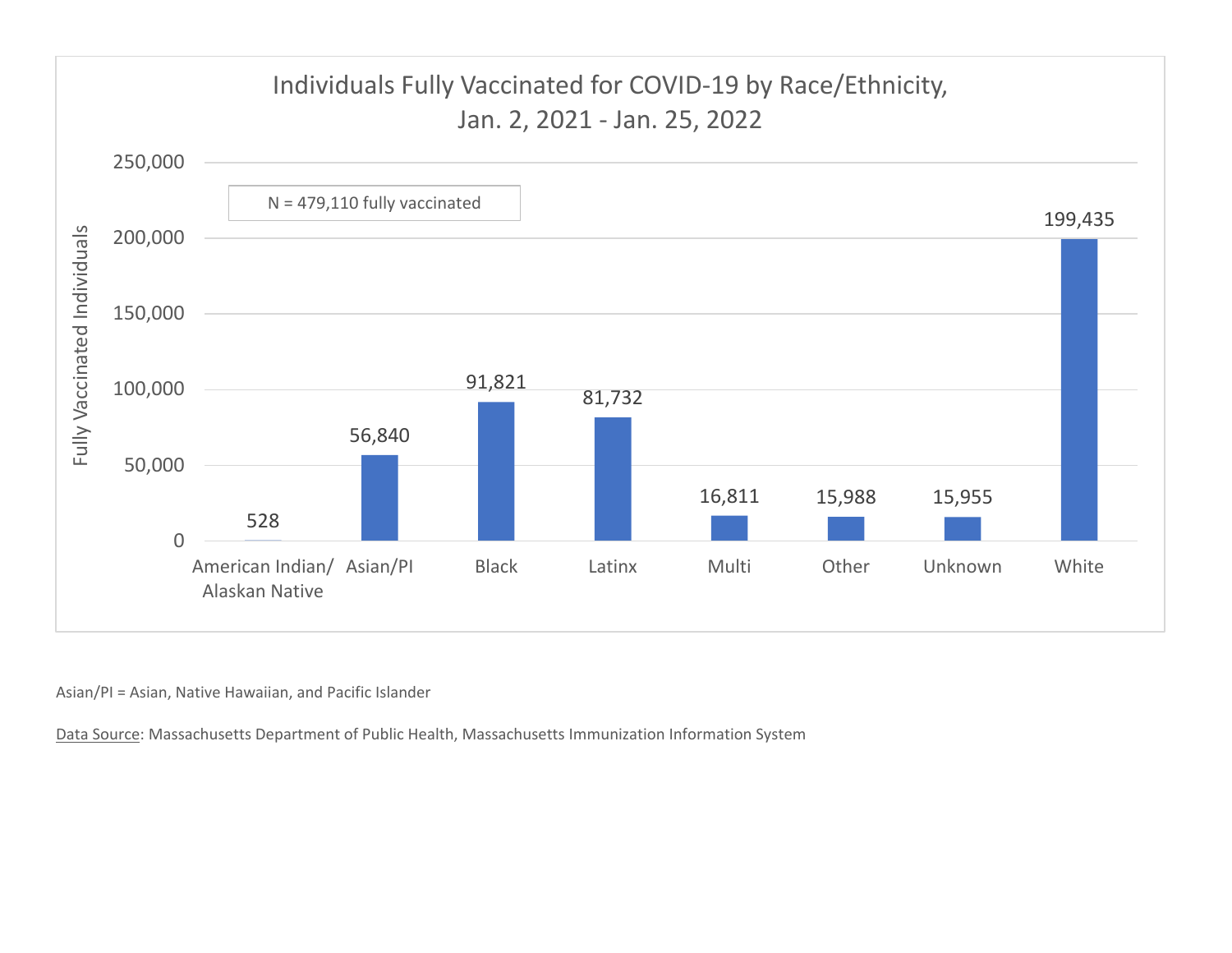

## Asian/PI <sup>=</sup> Asian, Native Hawaiian, and Pacific Islander

\* Varies from Total N of Fully Vaccinated Individuals (479,110) because data for residents who identify as Multiracial, Other, or Unknown are not included in this chart due to lack of comparable population data.

Percentage of overall Boston population fully vaccinated <sup>=</sup> 70.5%.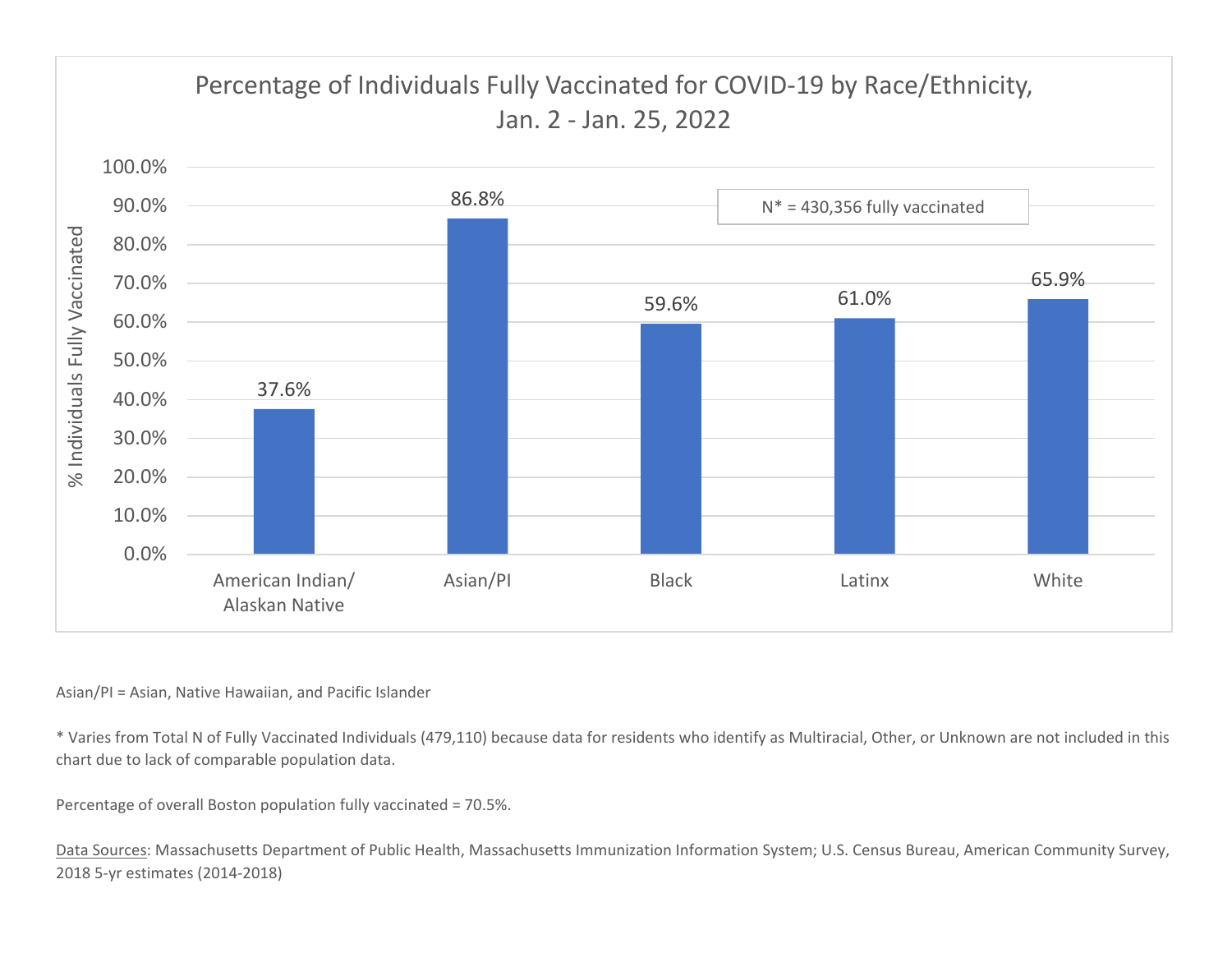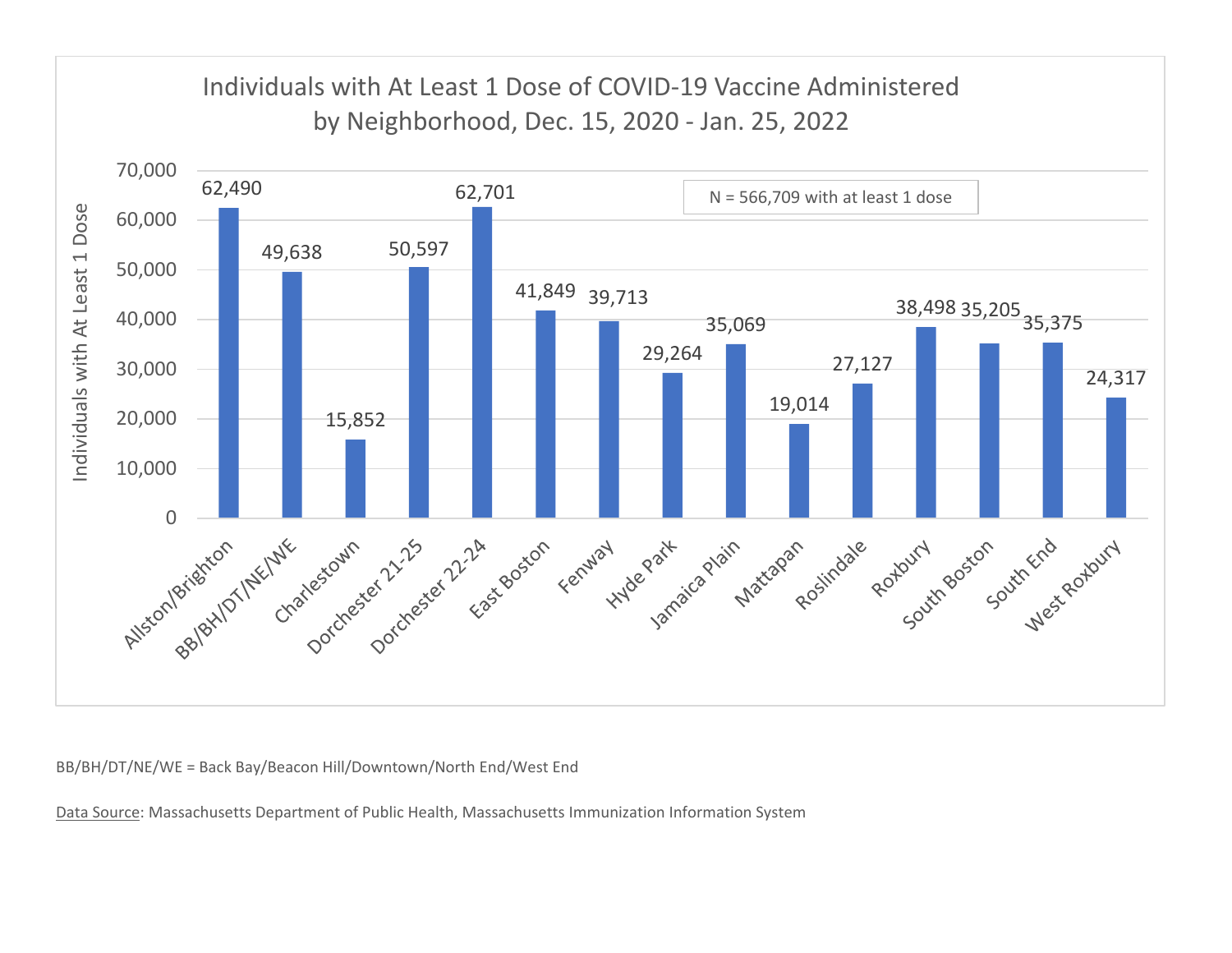

Percentage of overall Boston population with at least 1 dose <sup>=</sup> 83.4%.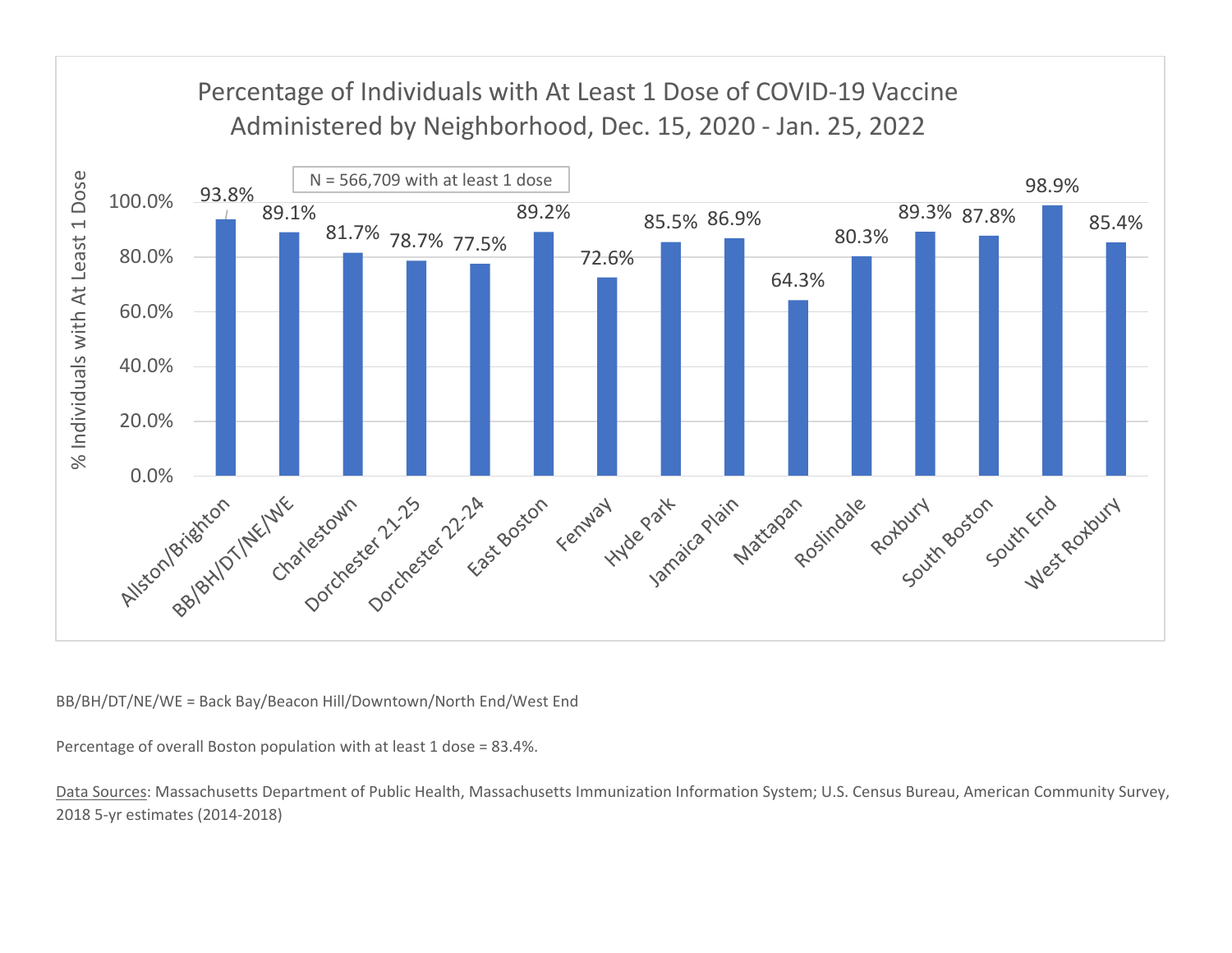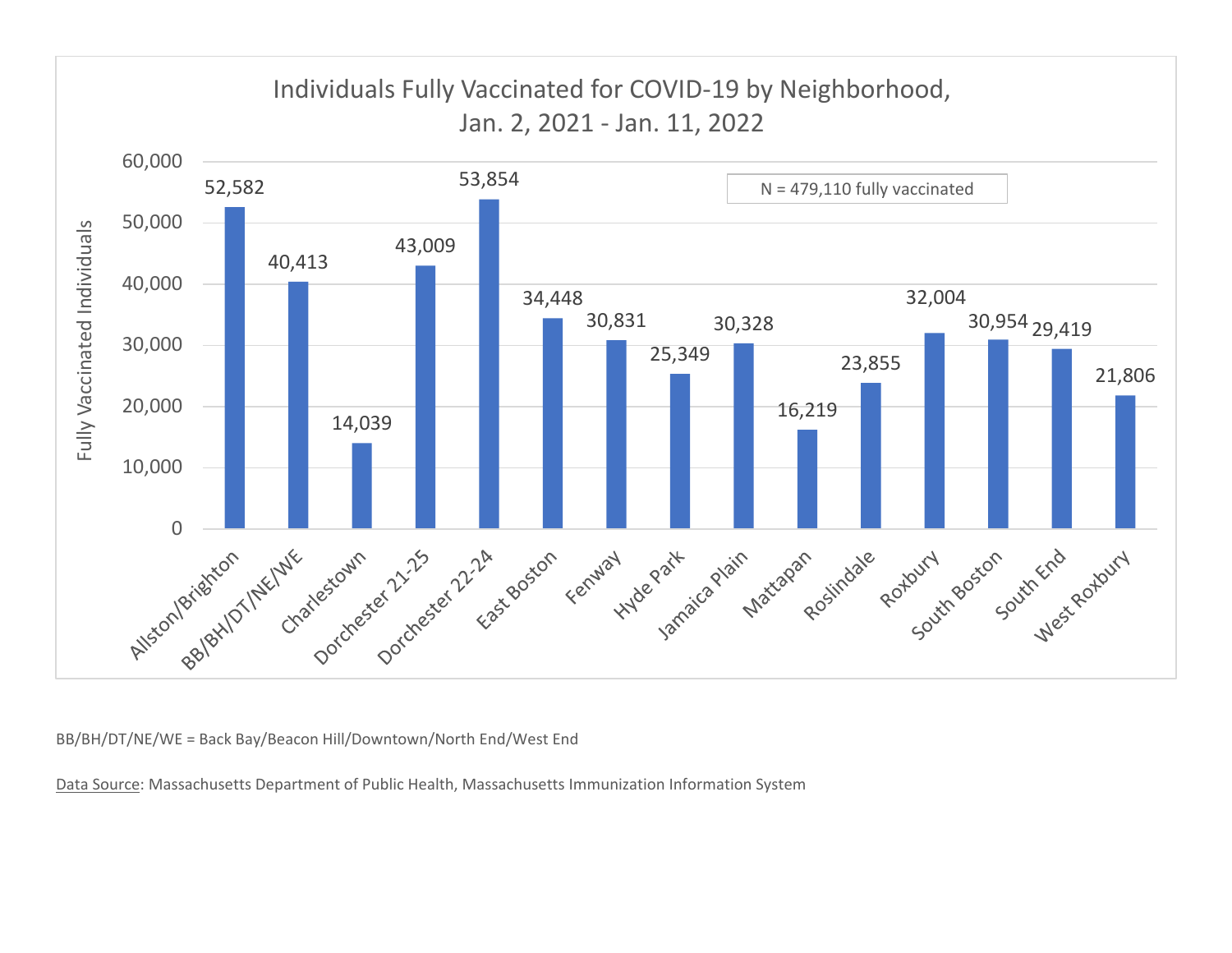

Percentage of overall Boston population fully vaccinated <sup>=</sup> 68.8%.